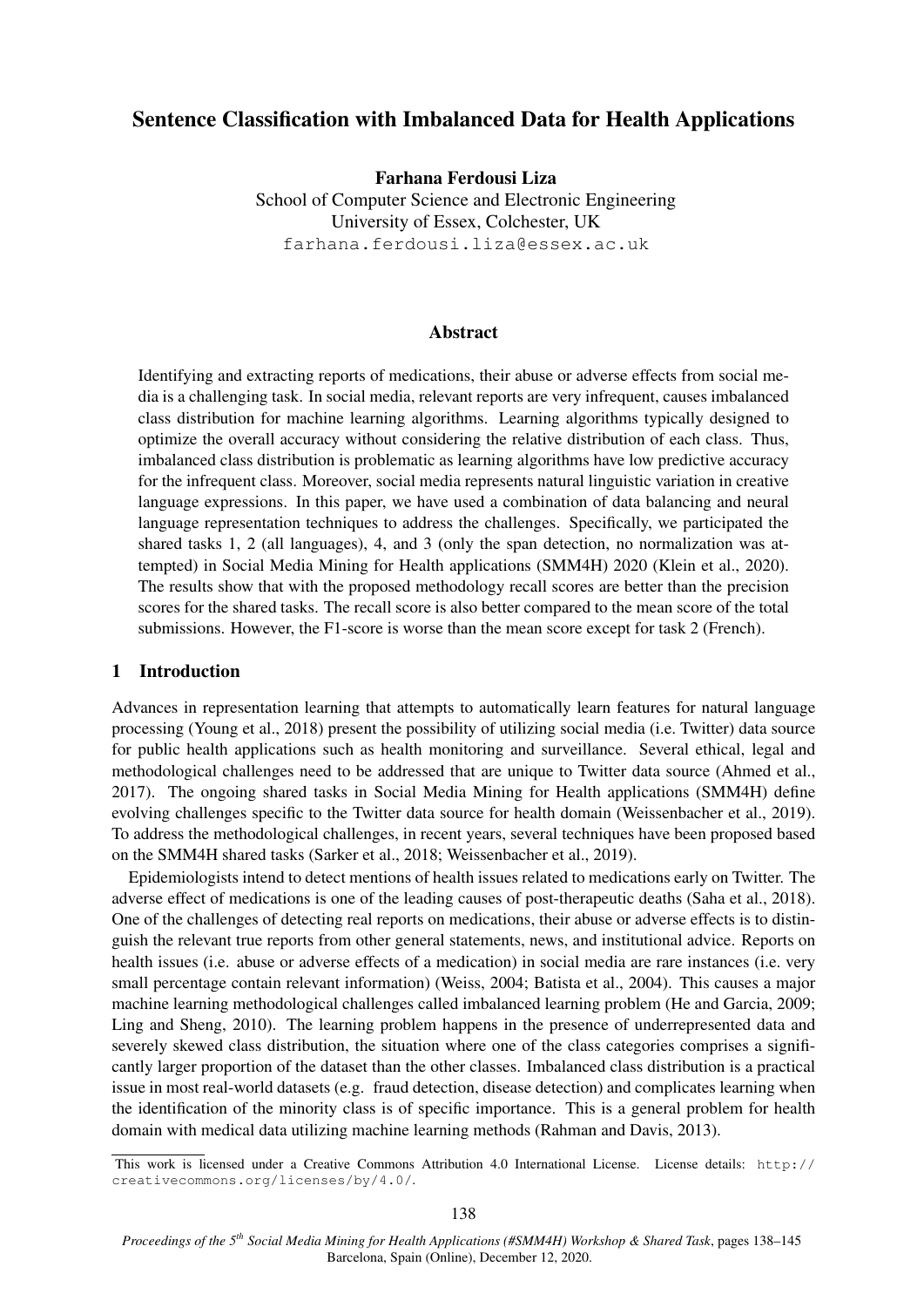When dealing with imbalanced data, model evaluation is different than typical class-balanced loss based machine learning framework (Cui et al., 2019; Marchand and Strawderman, 2020). Models that trained by minimizing errors on imbalanced datasets, tend to frequently predict the majority class; achieving high overall accuracy in such cases can be misleading. As class imbalance is a widespread issue, multiple techniques have been developed that help alleviate the issue (Buda et al., 2018; Haixiang et al., 2017), by either adjusting the model (e.g. changing the performance metric) or changing the data distribution (e.g. oversampling the minority class or undersampling the majority class). In this paper, we have explored novel strategies to handle extreme imbalanced class distribution.

Another challenge is representing informal Twitter text efficiently for health monitoring. Tweets contain misspelled unnormalized health concepts, expressed in a noisy, ungrammatical, multilingual, and ambiguous way. Moreover, creative and colloquial language expressions are prevalent in Twitter text. In this paper, advanced preprocessing and feature learning techniques were utilized to efficiently capture syntactic and semantic regularities of the substantially informal Twitter data. Overall, several techniques were explored to address challenges in Twitter data source for health monitoring and surveillance. The paper is organized as follows: section 2 describes data and problem statement, section 3 and 4 include the methodology used to model the datasets, and section 5 contains a discussion of the obtained results to understand the challenges specifically related to imbalanced dataset.

## 2 Problem Statement and Data Description

In this paper, six datasets from the Social Media Mining for Health application (SMM4H) 2020 Shared tasks were used for health monitoring and surveillance challenges. All the shared task datasets are labeled and can be modeled in one of three popular types of supervised classification problems. Binary (B) classification is the task of classifying the elements of a given set into two groups whereas multiclass (M) classification generalizes into more than two groups. Span detection (D) and normalization (N) task is defined as D+N which can be modeled as multi-class classification task followed by named-entity recognition modeling (Nadeau and Sekine, 2007; Lample et al., 2016).

| <b>Task ID: description</b>        | <b>Type</b> | IR $(\%)$ | # $(*)$                                         | #Train | #Valid. | #Test |
|------------------------------------|-------------|-----------|-------------------------------------------------|--------|---------|-------|
| T1: Med. Mention                   | B           | 0.26      | 181(1)<br>69,091(0)                             | 55419  | 13853   | 29687 |
| T <sub>2</sub> (En): AE in English | B           | 9.25      | 2,374(1)<br>23,298(0)                           | 20544  | 5134    | 4759  |
| T <sub>2</sub> (Fr): AE in French  | B           | 1.61      | 39(1)<br>2,387(0)                               | 1941   | 485     | 607   |
| T <sub>2</sub> (Ru): AE in Russian | B           | 8.75      | 666(1)<br>6,946(0)                              | 6090   | 1522    | 1903  |
| T3:AE                              | $D+N$       | 51.20     | 1,212(1)<br>1,155(0)                            | 2246   | 560     | 976   |
| T4: Med. Abuse                     | М           | 15.99     | 1685('a')<br>5488('m')<br>2940('c')<br>424('u') | 10537  | 2635    | 3271  |

Table 1: Brief data description: rows correspond to the datasets and columns correspond to various attributes related to the datasets. The first column describes the task with an identifier. The second column denotes a classification type for the task (i.e. binary, multi-class and span-detection). The third column describes the imbalance ratio (IR), defined as the ratio of the minority class examples to the total number of examples, in percentage. The fourth column  $(\# (*)$ ) has the class/label distribution over the training dataset where #(\*) denotes the number of Tweets labeled with \*. Each dataset is comprised of three splits: training, validation and testing set. The fifth (i.e. #Train), sixth (i.e. #Valid.) and seventh (i.e. #Test) column correspond to the number of Tweets available for training, validation and testing set.

Table 1 shows a brief description of the datasets from the SMM4H 2020 shared tasks (Klein et al., 2020). Task 1 requires distinguishing between two classes of Tweets and modeled as a binary classification task. Positive Tweets that mention a medication or dietary supplement are labeled as "1" and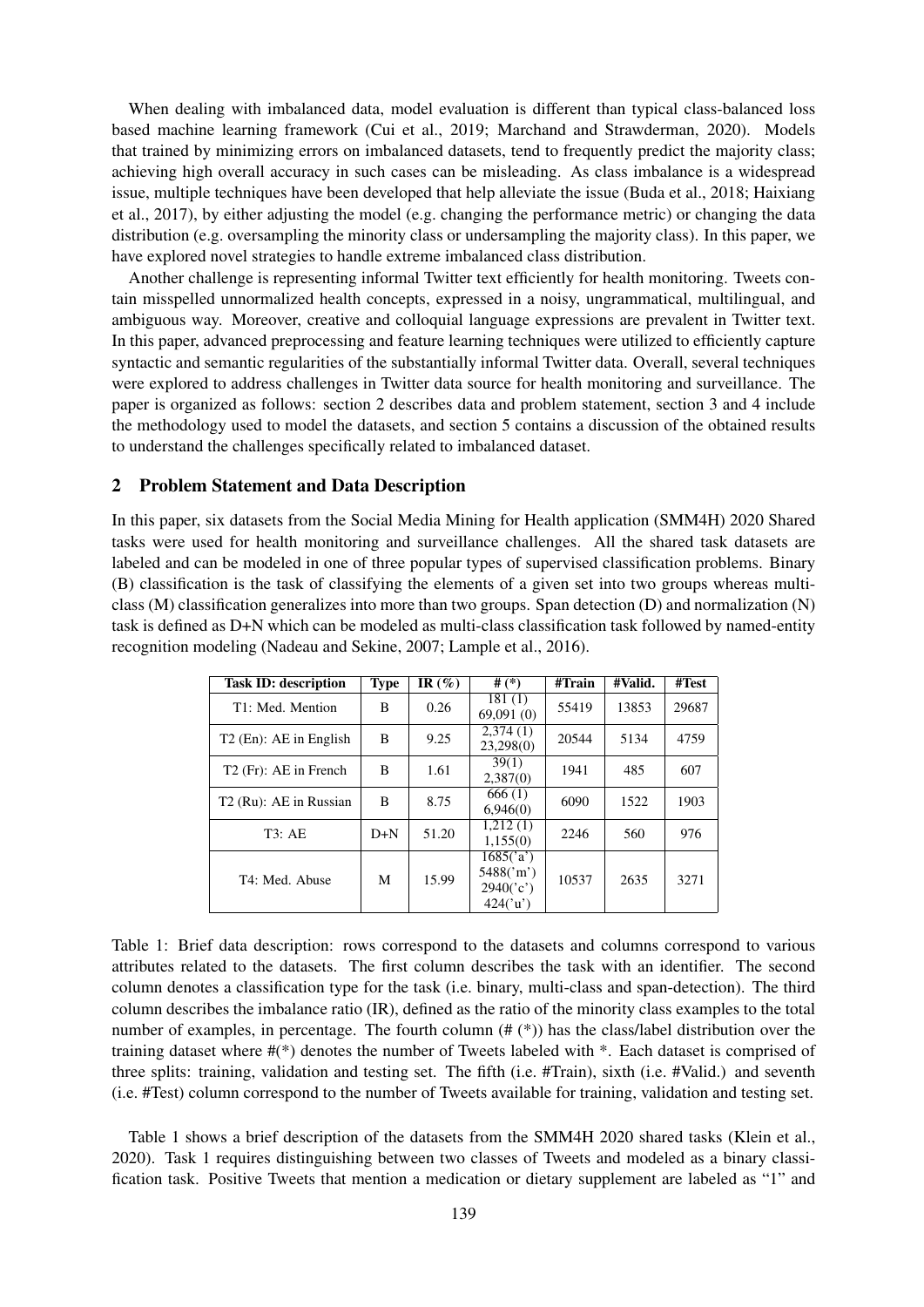negative Tweets that do not mention are labeled as "0". The dataset consists of Tweets posted by 112 women during pregnancy, with approximately  $0.26\%$  (see column IR%) of the training Tweets mentioning a medication or dietary supplement. The data set represents an extremely<sup>1</sup> imbalanced class distribution.

Task 2 is another binary classification task that involves classifying Tweets based on the mentions of adverse effect (AE) of a medication. This task includes distinct sets of Tweets posted in three languages: English (En), French (Fr) and Russian (Ru). In Tab. 1, rows corresponding to task id T2 (En), T2 (Fr) and T2 (Ru) refer to sub-tasks in three languages. Tweets that mention an adverse effect of medications are labeled as "1" and those that do not have mention are labeled as "0". The tasks require taking into account subtle linguistic and semantic variations between AEs and indications (i.e. the reason for using the medication). The T2 (Fr), T2 (En) and T2 (Ru) datasets represent moderately imbalanced class distribution with IR of 1.61%, 9.25% and 8.75% respectively.

Task 3 involves detecting the span of Tweet containing an adverse effect (AE) of a medication and then mapping the extracted AE to a standard concept identifier (ID) in the MedDRA vocabulary (preferred terms). The training data includes Tweets that report or indicate an AE that are labeled as "1" and those that do not mention are labeled as "0". The detection task thus requires a model to distinguish between AEs and indications. The class distribution of the dataset is balanced (IR=51.20%) for the detection task. The normalization task involves classification to multiple classes where each class can be defined as a standard MedDRA ID. We have not attempted the normalization part of the task and left for future work.

Task 4 requires distinguishing between more than two classes of Tweets and can be modeled as a multi-class classification problem. The task involves distinguishing among Tweets that mention at least one prescription opioid, benzodiazepine, atypical anti-psychotic, central nervous system stimulant or GABA analogue. Tweets that report potential abuse/misuse are labeled as "A" from those that report non-abuse/-misuse consumption which are labeled as "C", merely mention of the medication are labeled as "M", and unrelated are labeled as "U". The task has moderately imbalanced class distribution with IR of 15.99%.

# 3 Methodology for Classification Tasks

We have developed systems for shared tasks 1, 2 (all languages), 4, and 3 (only the span detection, no normalization was attempted). The main focus was towards the imbalanced classification tasks. In this section, we will describe the methods used for five classification tasks and in the next section, we will describe the method developed for the span-detection part of task 3. The models were trained on the training dataset and evaluated on validation dataset; test data was not available when the methods were being developed. Each solution of the binary and multi-class classification task can be subdivided into four common steps and these steps will be elaborated in the following subsections.

# 3.1 Preprocessing

Tweet language processing is challenging compared to the standard text found in the news, journals and books (Balahur, 2013). For example, Twitter users use an informal language (Tan et al., 2015) that uses special expressions, such as "lol", "omg", emoticons (Derks et al., 2008), and emphasize or exaggerate the underlying meaning of the root word by using stretched words like 'heellllp' or 'heyyyyy'. Using the stretched word is common in spoken language but Tweets can have them in written format. The traditional mainstream natural language processing tools were not designed to include the syntactic regularities of informal language (Kong et al., 2014). Additionally, Twitter language has specific metadata, such as "RT" defines Tweets that reposted by other users, the markup of topics using the hashtag ("#") sign and defining other Twitter users by "@" sign. In this paper, we have considered the Tweet specific characteristics when preprocessing the Tweets so that the language can be normalized — converting them into a more standard form of language — efficiently. Normalization of Twitter posts enable us to apply standard natural language processing (NLP) techniques more effectively.

<sup>1</sup> https://developers.google.com/machine-learning/data-prep/construct/sampling-splitting/imbalanced-data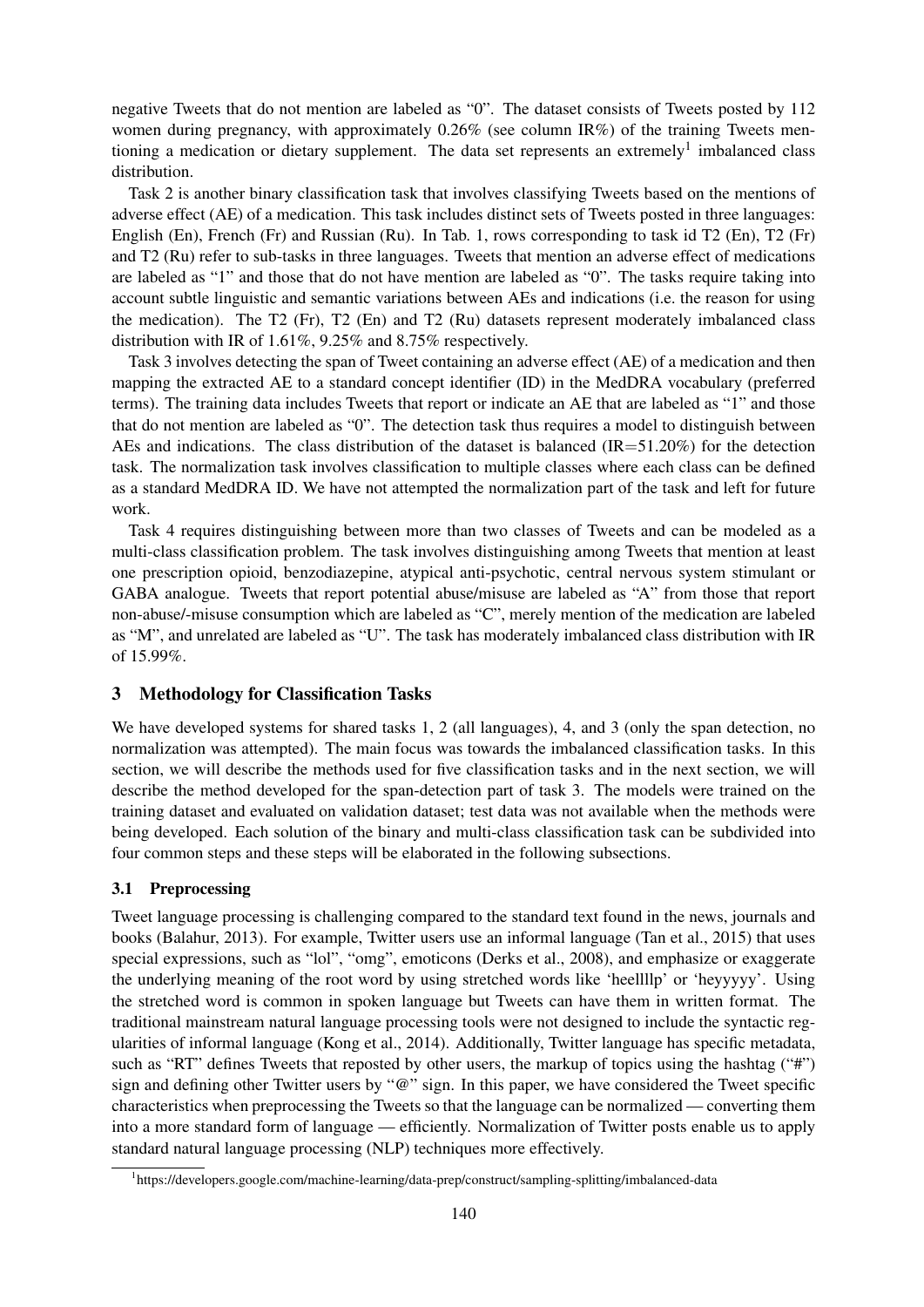A basic normalization (Kaufmann and Kalita, 2010; Declerck and Lendvai, 2015; Beckley, 2015) was employed as part of advanced preprocessing step for the datasets. The preprocessing stage includes the following steps: separating hyperlinks from the adjacent text, normalize twitter-specific tokens, extracting text from '\*' (e.g.  $*good* - > good$ ), replacing & symbol, lower-casing the text, normalize multiple occurrences of vowels and consonants, normalize emojis and numbers, spiting 'number' and 'emoji' when adjacent to text, removing non-alphanumeric characters, removing very long words  $\geq$  15 and short words  $\lt 2$  to reduce sparsity, removing multiple sequential occurrences of the same token.

#### 3.2 Under-sampling

As one of the main focus of this paper is to model imbalanced dataset, we have utilized random resampling (Napierała et al., 2010; Johnson and Khoshgoftaar, 2019) to balance the class distribution. After Tweet preprocessing, we have used random under-sampling of the majority class. Oversampling is another approach to balance the training dataset, however, often oversampling minority class instances does not fully balance the training data whereas under-sampling of majority class is found to be better at balancing the training data (Jamil, 2017). We have left experiments involving oversampling for future works.

For extremely imbalanced class distribution in task 1, the under-sampling was done in two steps. First, we have utilized an informed under-sampling technique based on a pre-trained named-entity recognizer (NER) (Andriy Mulyar and McInnes, 2018) trained on clinical notes<sup>2</sup>. The NER model was used to extract and remove the Tweets that have medical named entities represented by informal expressions (e.g. 'lol').

After that, random under-sampling of the majority class was done on the remaining Tweets. The balanced dataset size is twice the number of the positive label in the dataset. For example, task 1 has a total of 146 positive examples (i.e. minority class) and after applying the random under-sampling, the negative examples (i.e. majority class) reduced down to 146. The resulting balanced training dataset size is 292 (i.e.  $146 + 146$ ). This part of random down-sampling was applied for all the datasets with IR  $<$  50%. A python toolbox, imbalanced-learn (Lemaître et al., 2017), was used to re-balance the class distribution.

#### 3.3 Sentence Embedding

Sentence embedding methods attempt to encode a variable-length input sentence into a fixed-length vector. While preprocessing and normalization helps in better syntactic representation (Kaufmann and Kalita, 2010; Kong et al., 2014), sentence embeddings were used to improve the semantic representation. Moreover, sentence embeddings have been used in sentence classification to address the class imbalance problem (Madabushi et al., 2019). In recent years, several sentence embedding methods, exploration of semantic properties of resulted embeddings and impact of embedding on the downstream application have been proposed (Le and Mikolov, 2014; Kiros et al., 2015; Pagliardini et al., 2018; Schwenk and Douze, 2017; Arora et al., 2019; Zhu et al., 2018). Among them Sent2Vec (Pagliardini et al., 2018) demonstrated the robustness of generated general-purpose sentence embeddings when transferred to a wide range of prediction benchmarks. Sent2Vec is an unsupervised sentence embedding technique allowing composing sentence embeddings using word vectors along with n-gram embeddings.

There are three distinct language-specific categorizations of the Tweets in the shared task datasets. Among the participated tasks, four are based on English Tweets whereas two tasks are based on French and Russian Tweets. For representing the four English language Tweets, we have used 700-dimensional pre-trained<sup>3</sup> Sent2Vec model trained with English Tweets incorporating bi-gram embedding. For non-English Tweets, we have used 1024-dimensional pre-trained Language-Agnostic Sentence Representations (LASER) embeddings<sup>4</sup> (Schwenk and Douze, 2017). The pre-trained LASER model was based on 93 languages and does not need a specification of the input language. The sentence encoder also supports code-switching, i.e. the same sentences can contain words in several different languages. Overall,

<sup>&</sup>lt;sup>2</sup>https://github.com/NLPatVCU/medaCy\_model\_clinical\_notes

<sup>3</sup> https://github.com/epfml/sent2vec

<sup>4</sup> https://github.com/facebookresearch/LASER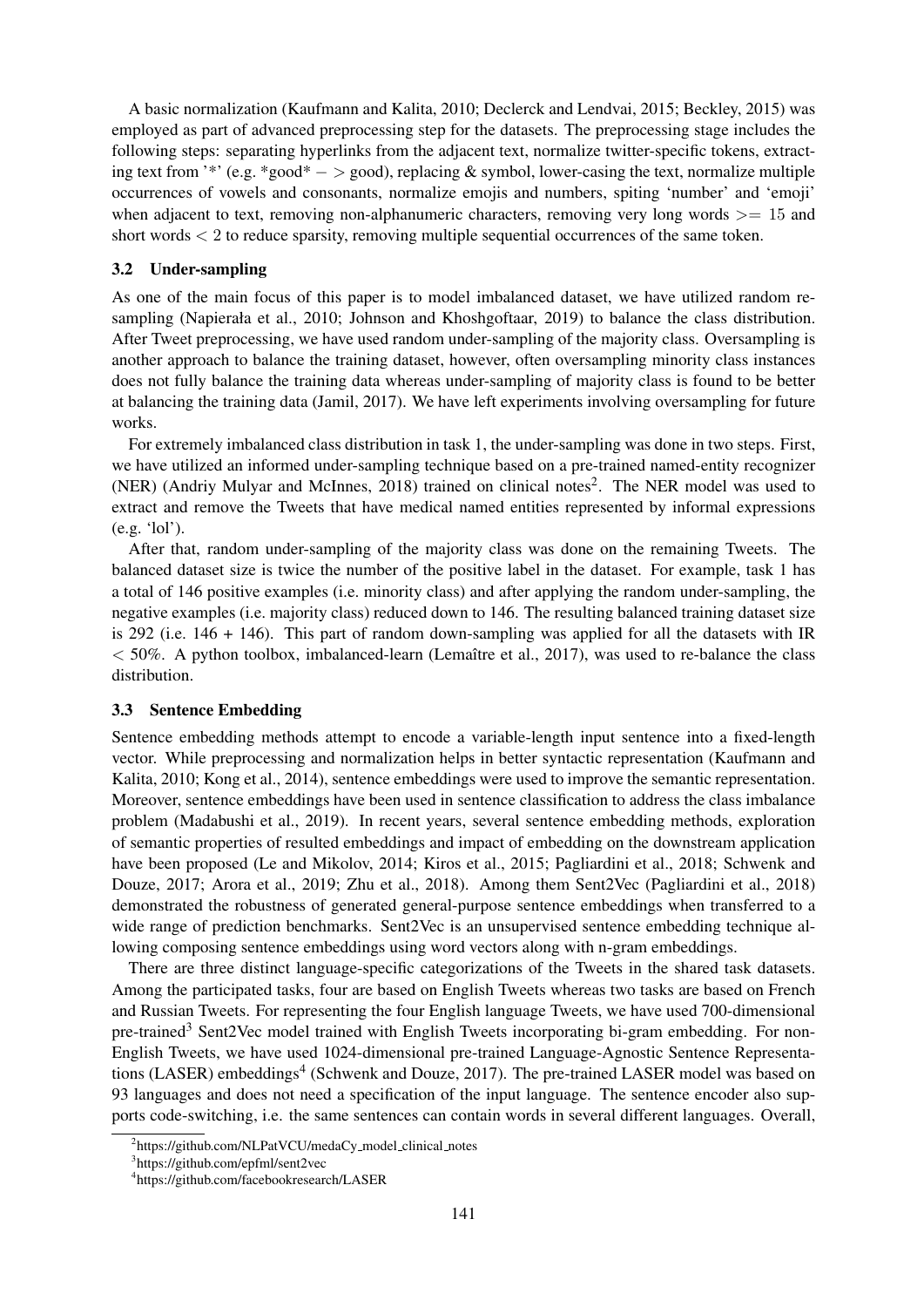|                | <b>Validation</b> |      |      | <b>Test</b> |       |       | <b>Mean (all submissions)</b> |       |       |
|----------------|-------------------|------|------|-------------|-------|-------|-------------------------------|-------|-------|
| <b>Task</b>    | F1                | P    | R    | F1          | P     | R     | F1                            | P     | R     |
|                | 0.08              | 0.04 | 0.97 | 0.05        | 0.03  | 0.90  | 0.66                          | 0.70  | 0.69  |
| $2$ (EN)       | 0.39              | 0.25 | 0.84 | 0.32        | 0.19  | 0.87  | 0.46                          | 0.42  | 0.59  |
| $2$ (FR)       | 0.08              | 0.04 | 0.75 | 0.07        | 0.04  | 0.60  | 0.07                          |       |       |
| $2$ (RU)       | 0.35              | 0.22 | 0.86 | 0.35        | 0.22  | 0.89  | 0.43                          | 0.36  | 0.58  |
| 3(D)           |                   | -    |      | 0.159       | 0.178 | 0.143 | 0.564                         | 0.607 | 0.557 |
| $\overline{4}$ | 0.45              | 0.36 | 0.62 | 0.46        | 0.35  | 0.68  | 0.49                          |       |       |

Table 2: Evaluation Score on Validation, Test Datasets and Mean Score Based on all Submissions

Sent2Vec model was used to embed the English Tweets, whereas LASER was used for multilanguage tasks.

# 3.4 Classification Model Selection

We mainly focus on traditional systems to classify the Tweets. In recent years, deep learning models have shown superior performance in classification tasks (Weissenbacher et al., 2019). However, neural models require longer training time (Livni et al., 2014) and due to time constraint, we have utilized traditional baselines from related works (Weissenbacher et al., 2019). The multi-class classification is modeled as an one-vs-one scheme. We have applied Support Vector Machine (SVM) (Cortes and Vapnik, 1995) with radial basis function kernel and tree-based ensemble models, such as, Extra Trees Classifier (Geurts et al., 2006), Random Forest Classifier (Breiman, 2001) for data modeling. The features for models were learned by sentence embedding models as described in Sec. 3.3 and the final model was chosen based on the 10 split k-fold cross-validation on the down-sampled training dataset. For most of the tasks, the SVM model provided better result based on 10-fold cross-validation with mean F1-score evaluation metric, except for T2 (Fr) task where Extra Tree Classifier gave best mean F-1 score. Based on the experiments, for evaluation of the shared tasks, Extra Tree Classifier was used for T2 (Fr), and SVM models were used for all other participated tasks.

# 4 Methodology for Span Detection Task

Task 3 can be divided into two sub-tasks: span detection and concept normalization. We have worked on the detection part of the task and the normalization part is left for the future work. The dictionarybased simple traditional approach has been used in information detection task (Egorov et al., 2004). The approach utilizes a carefully constructed dictionary to identify and tag the related entities from the Tweets. For task 3, we have used a dictionary-based search approach to detect the span of adverse effects. A dictionary was generated from the AMIA shared task<sup>5</sup> with 6,649 annotated instances<sup>6</sup> of adverse effects.

#### 5 Results and Analysis

The official performance evaluation metrics for the tasks are precision (P), recall (R), and F1-score (F1) computed on the positive class (i.e. minority class). Table 2 reports the performance scores of the tasks described in Tab. 1. The rows of the table correspond to the tasks and the columns correspond to the evaluation scores on validation and test datasets. The mean test scores of all the submissions are also reported in the table. The analysis of the results is based on the validation dataset.

Using the methodology described in this paper, from the table we can observe that the recall score is higher compared to the precision score in most cases. As positive labels refer to the minority class, there are a larger number of negative examples that could become false positives (FP). Conversely, there are fewer positive examples that could become false negatives (FN). The disproportion in class distribution

<sup>5</sup> https://healthlanguageprocessing.org/sharedtask2/

<sup>&</sup>lt;sup>6</sup>https://github.com/tttr222/uknlp\_adr\_mention\_norm/tree/master/data\_train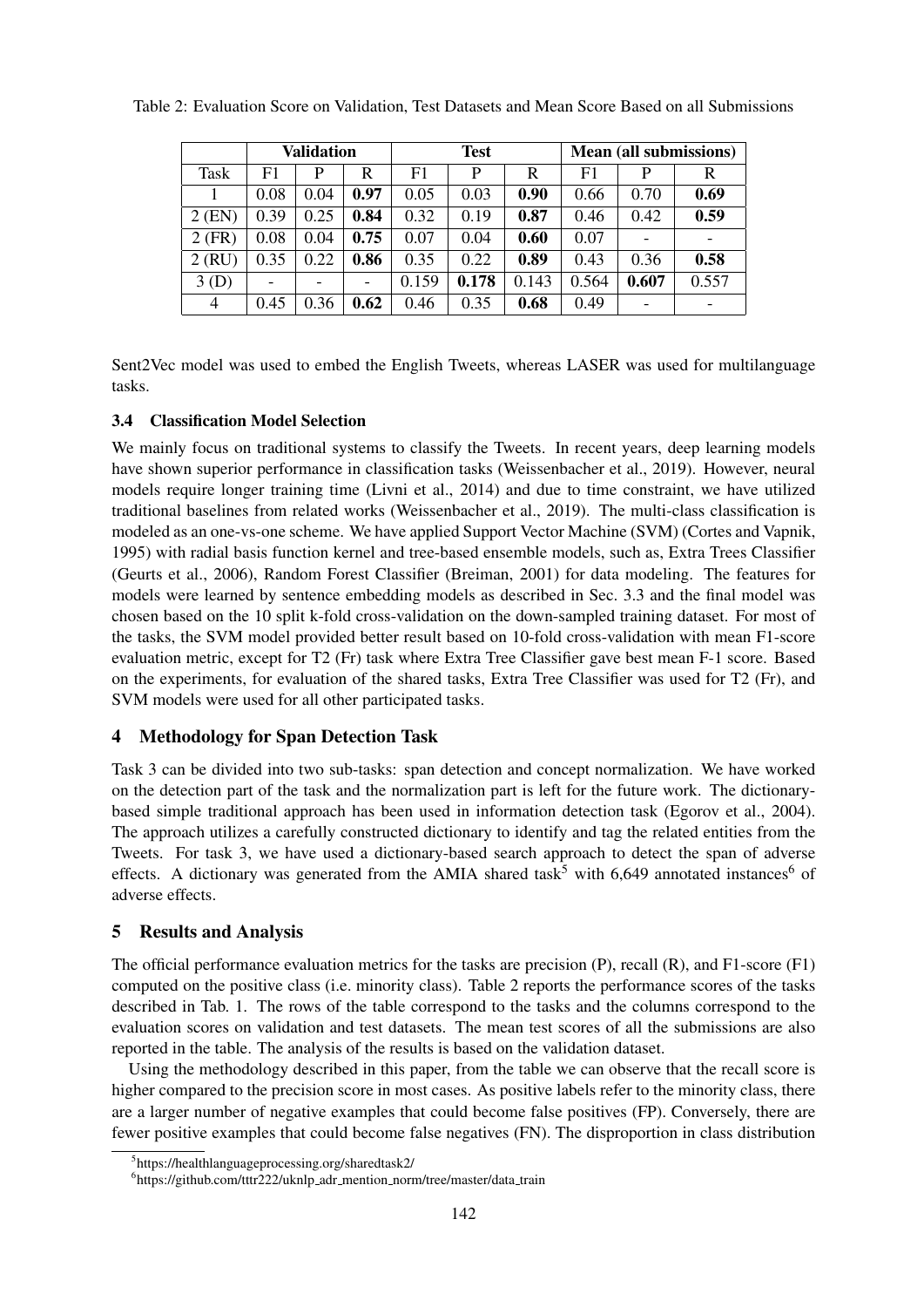can result in the disproportion of the FPs and FNs which could result in high recall and low precision score. As F1-score is a weighted combination of these two matrices, a low precision score can cause an overall low F1-score. Although random under-sampling was used to balance the training dataset, it does not improve the precision score on the validation and test dataset since the validation and test dataset are still imbalanced that reflect the real class distribution.

## 6 Conclusion

This paper reports the preliminary exploration of Twitter-based imbalanced data modeling techniques for health applications. We have explored techniques for efficient syntactic and semantic representation of Tweets. As the focus was on imbalanced class distribution, random under-sampling with novel noise reduction technique was utilized to balance the dataset. The traditional margin-based and ensemble tree-based classifiers were used to classify the Tweets.

The directions for future works involve deeper exploration and extensive methodological improvements to enhance the learning performance. For example, the statistical learning theorems establish the number of examples needed to estimate the accuracy of a classifier as a function of its complexity (VCdimension). However, the class imbalance does not enter these formulas anywhere (Juba and Le, 2019). Overall, a detailed exploration of classification models and evaluation metrics can be done to enhance model performance for skewed data distribution.

#### Acknowledgements

The author would like to acknowledge the support of the Business and Local Government Data Research Centre (ES/S007156/1) funded by the Economic and Social Research Council (ESRC) for undertaking this work.

## References

- Wasim Ahmed, Peter A Bath, and Gianluca Demartini. 2017. Using twitter as a data source: An overview of ethical, legal, and methodological challenges. In *The Ethics of Online Research*. Emerald Publishing Limited.
- Natassja Lewinski Andriy Mulyar and Bridget McInnes. 2018. Tac srie 2018: Extracting systematic review information with medacy. *National Institute of Standards and Technology (NIST) 2018 Systematic Review Information Extraction (SRIE) ¿ Text Analysis Conference*, nov.
- Sanjeev Arora, Yingyu Liang, and Tengyu Ma. 2019. A simple but tough-to-beat baseline for sentence embeddings. In *5th International Conference on Learning Representations, ICLR 2017*.
- Alexandra Balahur. 2013. Sentiment analysis in social media texts. In *Proceedings of the 4th workshop on computational approaches to subjectivity, sentiment and social media analysis*, pages 120–128.
- Gustavo EAPA Batista, Ronaldo C Prati, and Maria Carolina Monard. 2004. A study of the behavior of several methods for balancing machine learning training data. *ACM SIGKDD explorations newsletter*, 6(1):20–29.
- Russell Beckley. 2015. Bekli: A simple approach to twitter text normalization. In *Proceedings of the Workshop on Noisy User-generated Text*, pages 82–86.
- Leo Breiman. 2001. Random forests. *Machine Learning*, 45(1):5–32.
- Mateusz Buda, Atsuto Maki, and Maciej A Mazurowski. 2018. A systematic study of the class imbalance problem in convolutional neural networks. *Neural Networks*, 106:249–259.
- Corinna Cortes and Vladimir Vapnik. 1995. Support-vector networks. *Machine learning*, 20(3):273–297.
- Yin Cui, Menglin Jia, Tsung-Yi Lin, Yang Song, and Serge Belongie. 2019. Class-balanced loss based on effective number of samples. In *Proceedings of the IEEE Conference on Computer Vision and Pattern Recognition*, pages 9268–9277.
- Thierry Declerck and Piroska Lendvai. 2015. Processing and normalizing hashtags. In *Proceedings of the International Conference Recent Advances in Natural Language Processing*, pages 104–109, Hissar, Bulgaria, September. INCOMA Ltd. Shoumen, BULGARIA.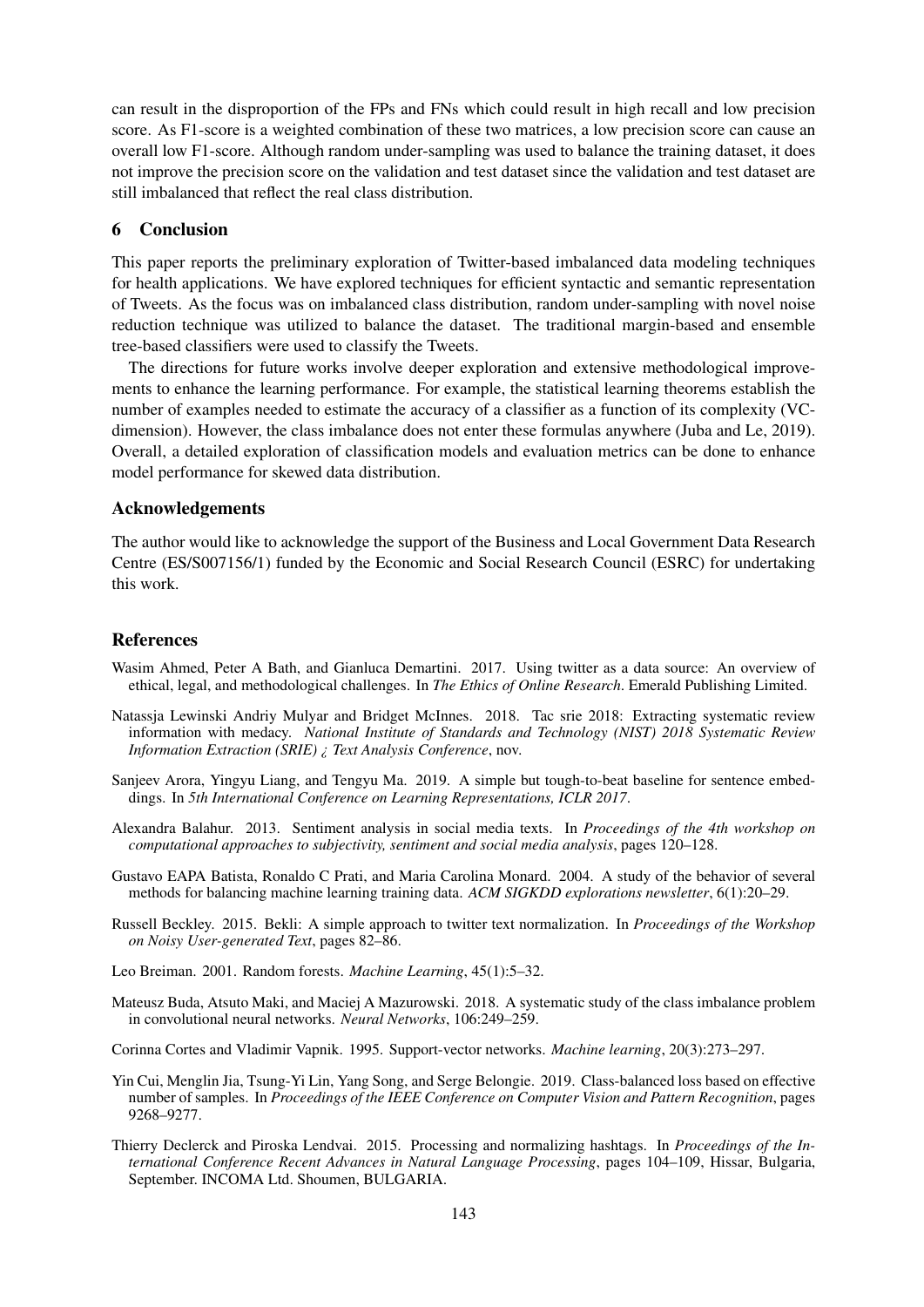- Daantje Derks, Arjan ER Bos, and Jasper Von Grumbkow. 2008. Emoticons and online message interpretation. *Social Science Computer Review*, 26(3):379–388.
- Sergei Egorov, Anton Yuryev, and Nikolai Daraselia. 2004. A simple and practical dictionary-based approach for identification of proteins in medline abstracts. *Journal of the American Medical Informatics Association*, 11(3):174–178.
- Pierre Geurts, Damien Ernst, and Louis Wehenkel. 2006. Extremely randomized trees. *Machine learning*, 63(1):3–42.
- Guo Haixiang, Li Yijing, Jennifer Shang, Gu Mingyun, Huang Yuanyue, and Gong Bing. 2017. Learning from class-imbalanced data: Review of methods and applications. *Expert Systems with Applications*, 73:220–239.
- Haibo He and Edwardo A Garcia. 2009. Learning from imbalanced data. *IEEE Transactions on knowledge and data engineering*, 21(9):1263–1284.
- Zunaira Jamil. 2017. *Monitoring tweets for depression to detect at-risk users*. Ph.D. thesis, Universite´ d'Ottawa/University of Ottawa.
- Justin M Johnson and Taghi M Khoshgoftaar. 2019. Survey on deep learning with class imbalance. *Journal of Big Data*, 6(1):27.
- Brendan Juba and Hai S Le. 2019. Precision-recall versus accuracy and the role of large data sets. In *Proceedings of the AAAI Conference on Artificial Intelligence*, volume 33, pages 4039–4048.
- Max Kaufmann and Jugal Kalita. 2010. Syntactic normalization of twitter messages. In *International conference on natural language processing, Kharagpur, India*, volume 16.
- Ryan Kiros, Yukun Zhu, Russ R Salakhutdinov, Richard Zemel, Raquel Urtasun, Antonio Torralba, and Sanja Fidler. 2015. Skip-thought vectors. In *Advances in neural information processing systems*, pages 3294–3302.
- Ari Z. Klein, Ilseyar Alimova, Ivan Flores, Arjun Magge, Zulfat Miftahutdinov, Anne-Lyse Minard, Karen O'Connor, Abeed Sarker, Elena Tutubalina, Davy Weissenbacher, and Graciela Gonzalez-Hernandez. 2020. Overview of the fifth social media mining for health applications (# smm4h) shared tasks at coling 2020. *In Proceedings of the Fifth Social Media Mining for Health Applications (# SMM4H) Workshop & Shared Task.*
- Lingpeng Kong, Nathan Schneider, Swabha Swayamdipta, Archna Bhatia, Chris Dyer, and Noah A Smith. 2014. A dependency parser for tweets. In *Proceedings of the 2014 Conference on Empirical Methods in Natural Language Processing (EMNLP)*, pages 1001–1012.
- Guillaume Lample, Miguel Ballesteros, Sandeep Subramanian, Kazuya Kawakami, and Chris Dyer. 2016. Neural architectures for named entity recognition. In *Proceedings of the 2016 Conference of the North American Chapter of the Association for Computational Linguistics: Human Language Technologies*, pages 260–270.
- Quoc Le and Tomas Mikolov. 2014. Distributed representations of sentences and documents. In Eric P. Xing and Tony Jebara, editors, *Proceedings of the 31st International Conference on Machine Learning*, volume 32 of *Proceedings of Machine Learning Research*, pages 1188–1196, Bejing, China, 22–24 Jun. PMLR.
- Guillaume Lemaître, Fernando Nogueira, and Christos K. Aridas. 2017. Imbalanced-learn: A python toolbox to tackle the curse of imbalanced datasets in machine learning. *Journal of Machine Learning Research*, 18(17):1– 5.
- Charles X. Ling and Victor S. Sheng, 2010. *Class Imbalance Problem*, pages 171–171. Springer US, Boston, MA.
- Roi Livni, Shai Shalev-Shwartz, and Ohad Shamir. 2014. On the computational efficiency of training neural networks. In *Advances in neural information processing systems*, pages 855–863.
- Harish Tayyar Madabushi, Elena Kochkina, and Michael Castelle. 2019. Cost-sensitive bert for generalisable sentence classification with imbalanced data. *EMNLP-IJCNLP 2019*, page 125.
- Eric Marchand and William E Strawderman. 2020. On shrinkage estimation for balanced loss functions. ´ *Journal of Multivariate Analysis*, 175:104558.
- David Nadeau and Satoshi Sekine. 2007. A survey of named entity recognition and classification. *Linguisticae Investigationes*, 30(1):3–26, January. Publisher: John Benjamins Publishing Company.